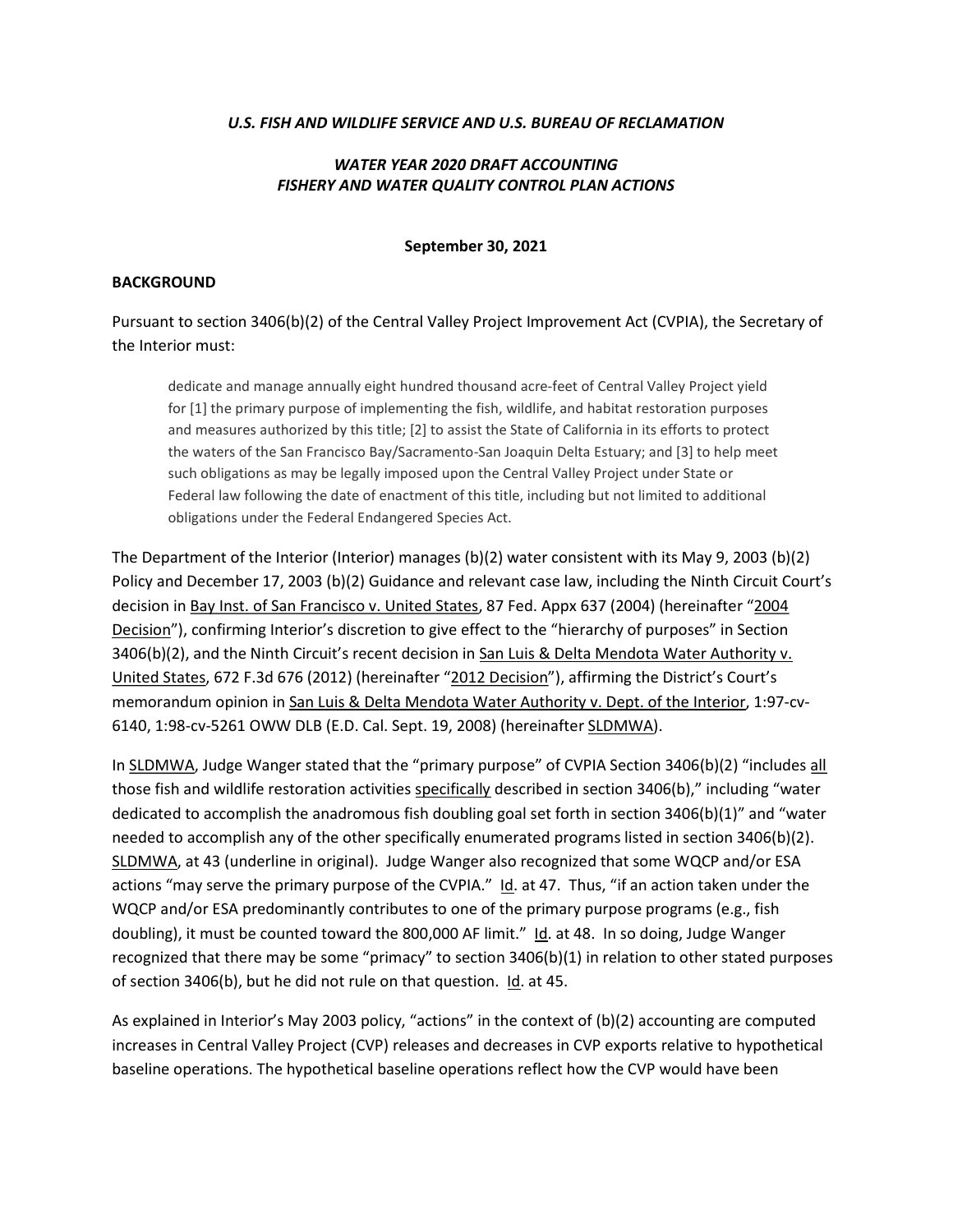operated experiencing WY 2020's hydrology under the regulatory environment that existed at the time CVPIA was passed.

The CVP began Water Year 2020 on October 1, 2019 with relatively high storage levels in Trinity, Shasta, Folsom, and New Melones reservoirs, ranging from 138% to 150% of the 15-year average. Subsequent precipitation in the winter and spring was below average, and annual inflows to the CVP reservoirs ranged from 91% to 112% of the 15-year average. In the 2020 water year, the Sacramento River basin and the San Joaquin River basin were both classified as Dry, using D-1641 year type classifications. Consistent with Section 3406(b)(2) of the CVPIA and Interior's May 2003 (b)(2) Policy, the total (b)(2) water allocation was 700 thousand-acre feet (TAF) during the 2020 water year.

CVP operations during the 2020 water year were split into two regulatory timeframes: Oct. 1, 2019 – Feb. 17, 2020 and Feb. 18 – Sept. 30, 2020. During the first period, CVP operations were subject to implementation of two biological opinions: (1) the United States Fish and Wildlife Service (FWS) 2008 Biological Opinion (BO) on the Coordinated Operations of the CVP and the State Water Project (SWP) for the protection of federally-listed delta smelt (FWS BO), and (2) the National Marine Fisheries Service (NMFS) 2009 BO on the Long-term Operations of the CVP and SWP for the protection of listed salmonids and Green Sturgeon (NMFS BO). Both biological opinions included a reasonable and prudent alternative (RPA) to avoid jeopardy to the subject species. During the second period, CVP operations were subject to the Record of Decision (ROD) for the Reinitiation of Consultation on the Coordinated Long-Term Modified Operations of the Central Valley Project and State Water Project, signed Feb. 18, 2020. The ROD incorporated new FWS and NMFS non-jeopardy BOs without RPAs.

In water year 2020, the 700 TAF (b)(2) allocation was utilized for primary purpose fish actions, Endangered Species Act (ESA) requirements, and/or Water Quality Control Plan (WQCP) requirements. The purpose of this document is to explain Interior's final accounting of fish actions covered by CVPIA Section 3406(b)(2) in water year 2020. The first attached table, "Water Year 2020 Final CVP Accounting of (b)(2) Actions in TAF," summarizes the fishery actions, including WQCP and ESA actions (relative to the hypothetical baseline operations) covered by CVPIA Section 3406(b)(2) in water year 2020. This summary table is based on the final daily accounting for water year 2020. This narrative and table constitute Interior's final accounting of fishery actions, including ESA and WQCP actions, covered by CVPIA Section 3406(b)(2) during water year 2020 and explains how Interior exercised its authority and discretion under CVPIA Section 3406(b)(2) during that same period.

# Water Year 2020 Fish Actions Covered By (b)(2) Water

# October 2019:

On the Stanislaus River, flows were augmented above the hypothetical baseline using approximately 12.1 TAF of (b)(2) water. Approximately 400-1500 cfs was maintained as specified in the NMFS BO RPA III.1.3 for adult steelhead migration and to help meet AFRP flow objectives for fall-run Chinook migration and spawning. These releases predominantly contributed to the primary purpose of Section 3406(b)(2).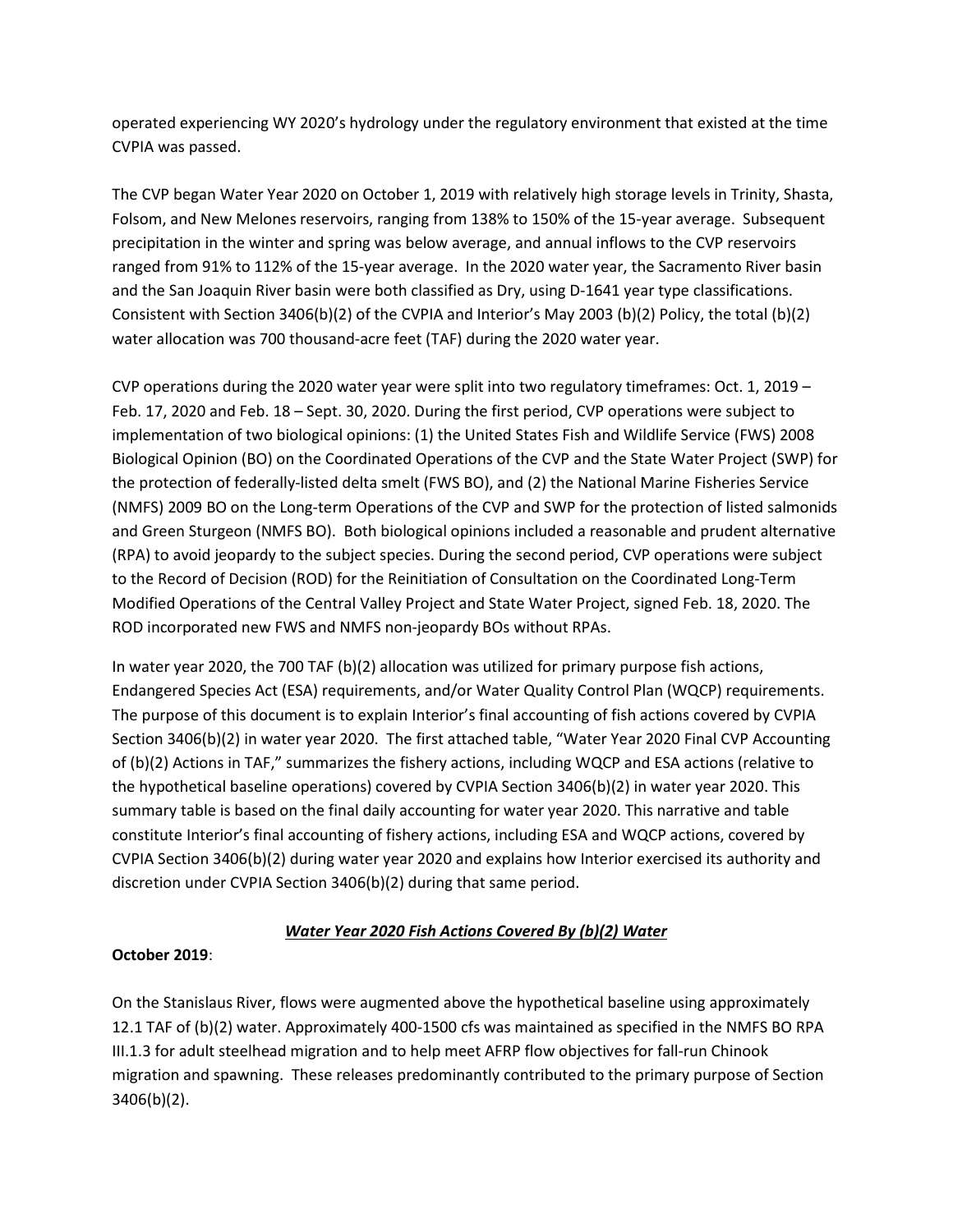In the Delta, CVP exports were curtailed to an average of approximately 1011 cfs to assist in meeting the Net Delta Outflow Index (NDOI) requirement included in FWS RPA Action 4 or Fall X2. During that period, CVP exports were reduced below hypothetical baseline pumping levels by approximately 128.5 TAF to improve fall habitat for delta smelt through increased Delta outflow. Interior accounted for these ESA actions as (b)(2) actions this year.

### November 2019:

On the Stanislaus River, flows were augmented above the hypothetical baseline using approximately 2.6 TAF of (b)(2) water. Approximately 400-1500 cfs was maintained as specified in the NMFS BO RPA III.1.3 for adult steelhead migration and to help meet AFRP flow objectives for fall-run Chinook migration and spawning. These releases predominantly contributed to the primary purpose of Section 3406(b)(2).

In the Delta, CVP exports were curtailed to an average of approximately 1406 cfs to assist in meeting the Net Delta Outflow Index (NDOI) requirement included in FWS RPA Action 4 or Fall X2. During that period, CVP exports were reduced below hypothetical baseline pumping levels by approximately 96.2 TAF to improve fall habitat for delta smelt through increased Delta outflow. Interior accounted for these ESA actions as (b)(2) actions this year.

#### December 2019:

On Clear Creek, flows were augmented above the hypothetical baseline using approximately 10.2 TAF of (b)(2) water. Approximately 267 cfs was maintained to help meet AFRP flow objectives to benefit springrun Chinook fry, steelhead juveniles and pre-spawning adults, and instream conditions for fall-run Chinook salmon spawning and egg incubation. These releases predominantly contributed to the primary purpose of Section 3406 (b)(2).

On the American River, flows were augmented above the hypothetical baseline using approximately 29.8 TAF of (b)(2) water. Approximately 2424 cfs was maintained to help meet AFRP flow objectives for fall-run Chinook salmon spawning, emergence, and rearing and to benefit steelhead spawning adults, egg incubation, and juvenile rearing consistent with the NMFS BO and the American River FMS. These releases predominantly contributed to the primary purpose of Section 3406(b)(2).

In the Delta, CVP exports were curtailed to an average of approximately 3,178 cfs from Dec. 1-6 as part of the November-December transition out of the Net Delta Outflow Index (NDOI) requirement included in FWS RPA Action 4 or Fall X2. During that period, CVP exports were reduced below hypothetical baseline pumping levels by approximately 5.5 TAF to improve fall habitat for delta smelt through increased Delta outflow. Interior accounted for these ESA actions as (b)(2) actions this year.

# January 2020:

On Clear Creek, flows were augmented above the hypothetical baseline using approximately 13.8 TAF of (b)(2) water. Approximately 267 cfs was maintained to help meet AFRP flow objectives to benefit springrun Chinook fry, steelhead juveniles and spawning adults, and instream conditions for fall-run Chinook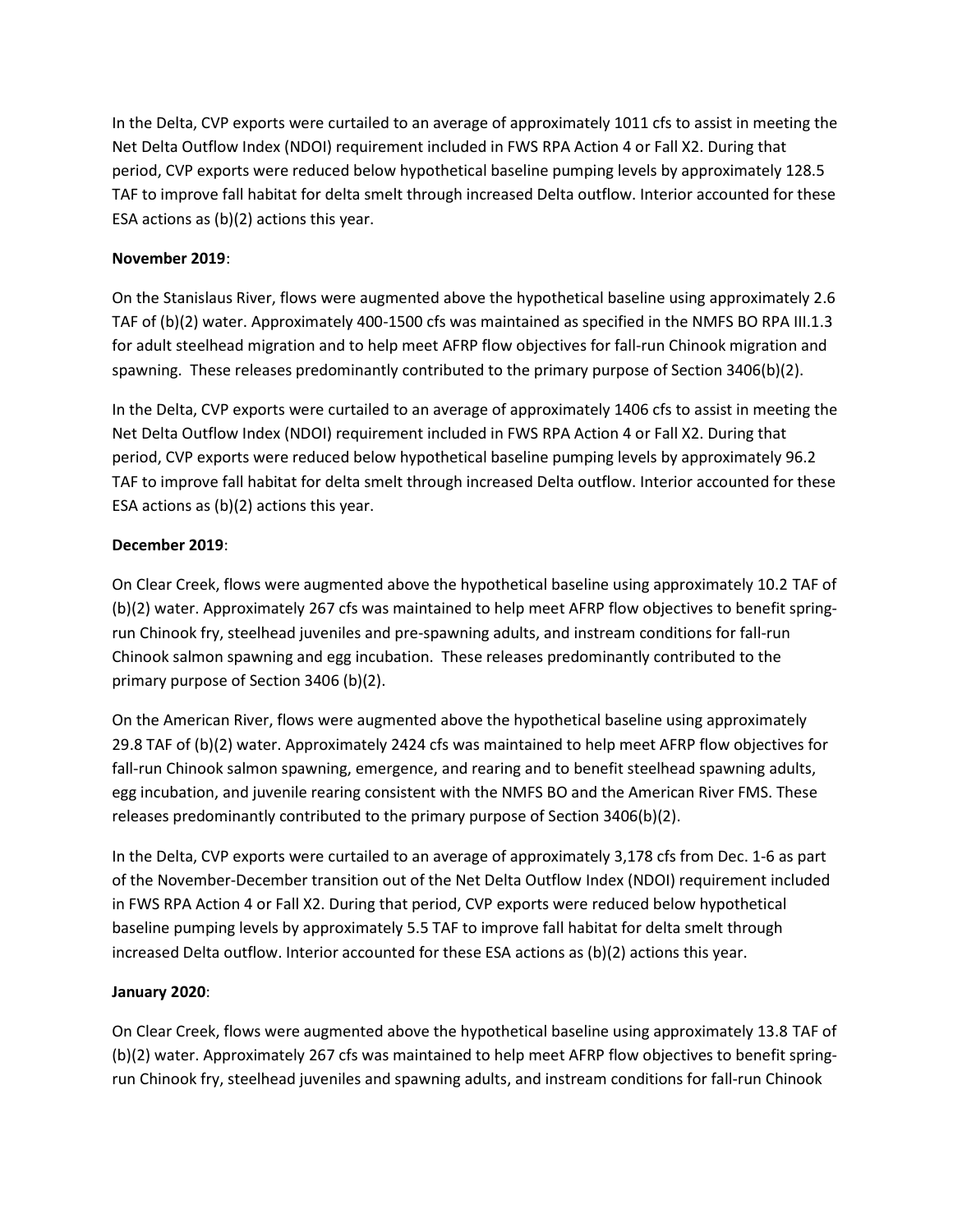salmon egg incubation and rearing. These releases predominantly contributed to the primary purpose of Section 3406 (b)(2).

On the American River, flows were augmented above the hypothetical baseline using approximately 14.0 TAF of (b)(2) water. Approximately 2092 cfs was maintained to help meet AFRP flow objectives for fall-run Chinook salmon egg incubation, emergence, and rearing and to benefit steelhead spawning adults, egg incubation, and juvenile rearing consistent with the NMFS BO and the American River FMS. These releases predominantly contributed to the primary purpose of Section 3406(b)(2).

On the Stanislaus River, flows were augmented above the hypothetical baseline using approximately 3.3 TAF of (b)(2) water. Approximately 1600-1800 cfs was released as specified in the winter instability flow schedule contained in the NMFS BO RPA III.1.3 to enhance access to varied rearing habitats for CV steelhead. These releases predominantly contributed to the primary purpose of Section 3406(b)(2).

# February 2020:

On Clear Creek, flows were augmented above the hypothetical baseline using approximately 3.1 TAF of (b)(2) water. Approximately 267 cfs was maintained to help meet AFRP flow objectives to benefit springrun Chinook fry, steelhead juveniles and spawning adults, and instream conditions for fall-run Chinook salmon juvenile rearing. These releases predominantly contributed to the primary purpose of Section 3406 (b)(2).

On the Stanislaus River, flows were augmented above the hypothetical baseline using approximately 35.0 TAF of (b)(2) water. Approximately 1200-2000 cfs was released to assist in meeting WQCP Vernalis Bay Delta Flow Requirements. These export reductions also contributed to help reduce the vulnerability of emigrating juvenile fall-run Chinook salmon and CV steelhead within the lower San Joaquin River to entrainment into the channels of the South Delta and at the pumps. Consistent with the Ninth Circuit's 2004 Decision, Interior exercised its discretion and accounted for these WQCP actions as (b)(2) actions this year.

In the Delta, CVP exports were curtailed to an average of approximately 1,667 cfs. Exports were reduced below hypothetical baseline pumping levels by approximately 67.6 TAF to primarily help meet WQCP NDOI requirements. These export reductions also contributed to help reduce the vulnerability of emigrating juvenile fall-run Chinook salmon and CV steelhead within the lower San Joaquin River to entrainment into the channels of the South Delta and at the pumps. Consistent with the Ninth Circuit's 2004 Decision, Interior exercised its discretion and accounted for these WQCP actions as (b)(2) actions this year.

# March 2020:

On Clear Creek, flows were augmented above the hypothetical baseline using approximately 7.6 TAF of (b)(2) water. Approximately 267 cfs was maintained to help meet AFRP flow objectives for fall-run Chinook salmon rearing and emigration and steelhead spawning and emergence. These releases predominantly contributed to the primary purpose of Section 3406(b)(2).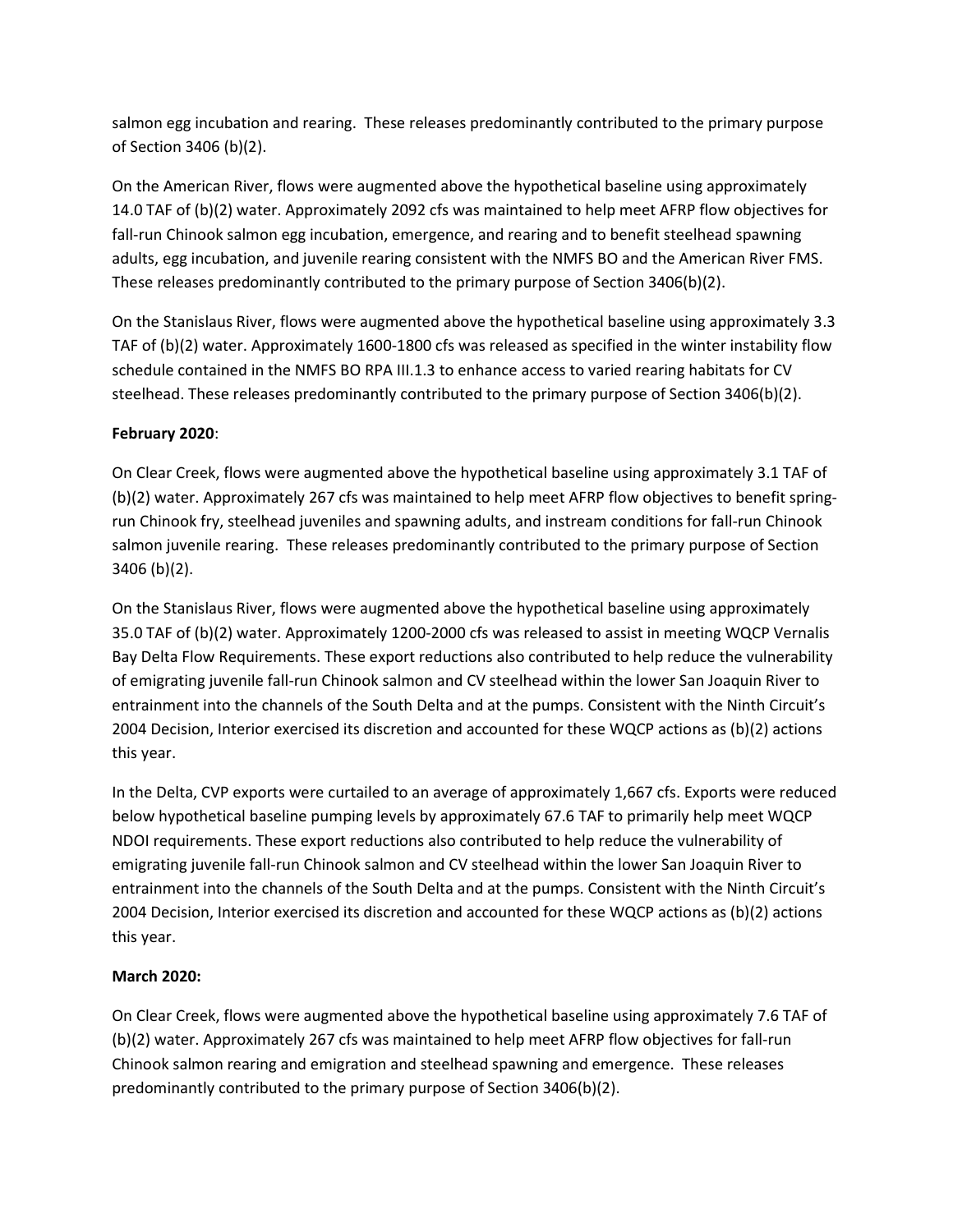On the Stanislaus River, flows were augmented above the hypothetical baseline using approximately 29.0 TAF of (b)(2) water. Approximately 200-2000 cfs was released as specified in the NMFS BO RPA III.1.3 and partially to assist in meeting WQCP Vernalis Bay Delta Flow Requirements. These ESA and WQCP releases were accounted for as (b)(2) actions this year.

In the Delta, CVP exports were curtailed to an average of approximately 2,637 cfs. Exports were reduced below hypothetical baseline pumping levels by approximately 39.3 TAF to primarily help meet WQCP NDOI requirements. These export reductions also contributed to help reduce the vulnerability of emigrating juvenile fall-run Chinook salmon and CV steelhead within the lower San Joaquin River to entrainment into the channels of the South Delta and at the pumps. Consistent with the Ninth Circuit's 2004 Decision, Interior exercised its discretion and accounted for these WQCP actions as (b)(2) actions this year.

# April 2020:

On Clear Creek, flows were augmented above the hypothetical baseline using approximately 8.9 TAF of (b)(2) water. Approximately 197 cfs was maintained to help meet AFRP flow objectives for fall-run Chinook, late fall-run Chinook, and steelhead juvenile rearing and outmigration. These releases predominantly contributed to the primary purpose of Section 3406(b)(2).

On the Stanislaus River, flows were augmented above the hypothetical baseline using approximately 15.9 TAF of (b)(2) water. Approximately 400-1300 cfs was maintained as part of the spring pulse / outflow requirements specified in both the ROD and WQCP. These releases assisted in steelhead juvenile outmigration and to help meet AFRP flow objectives for fall-run Chinook rearing and outmigration. These releases predominantly contributed to the primary purpose of Section 3406(b)(2).

# May 2020:

On Clear Creek, flows were augmented above the hypothetical baseline using approximately 5.7 TAF of (b)(2) water. Approximately 200-800 cfs was maintained to help meet AFRP flow objectives for fall-run Chinook, late fall-run Chinook, and steelhead juvenile rearing and outmigration, as well as for spring-run Chinook attraction flows in accordance with the 2020 ROD. These releases predominantly contributed to the primary purpose of Section 3406(b)(2).

On the Stanislaus River, flows were augmented above the hypothetical baseline using approximately 8.1 TAF of (b)(2) water. Approximately 400-1200 cfs was maintained as part of the spring pulse / outflow requirements specified in both the ROD and WQCP. These releases assisted in steelhead juvenile outmigration and to help meet AFRP flow objectives for fall-run Chinook outmigration. These releases predominantly contributed to the primary purpose of Section 3406(b)(2).

In the Delta, CVP exports were curtailed to an average of approximately 932 cfs. Exports were reduced below hypothetical baseline pumping levels by approximately 65.7 TAF to primarily help meet WQCP San Joaquin River I:E ratio requirements. These export reductions also contributed to help reduce the vulnerability of emigrating juvenile fall-run Chinook salmon and CV steelhead within the lower San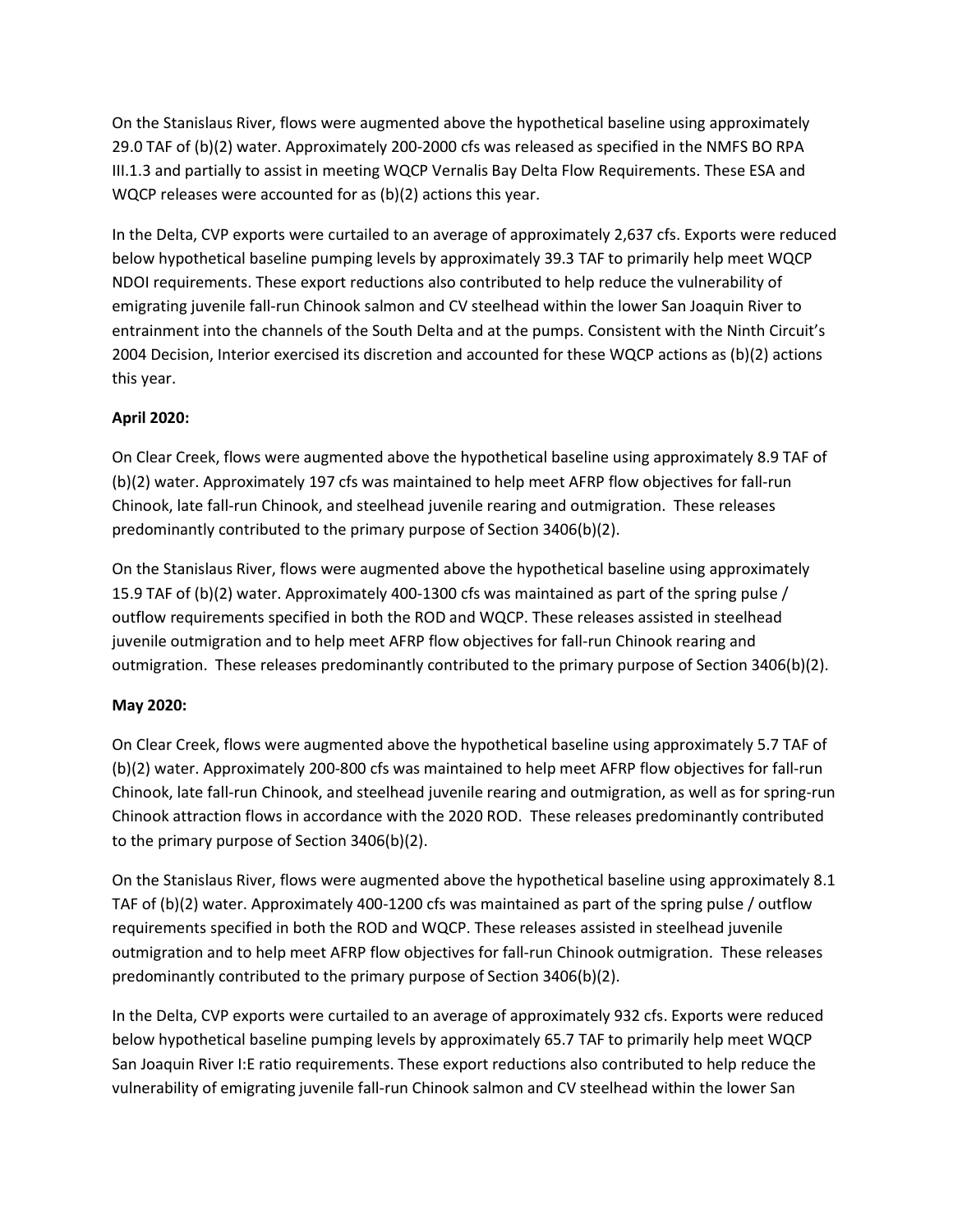Joaquin River to entrainment into the channels of the South Delta and at the pumps. Consistent with the Ninth Circuit's 2004 Decision, Interior exercised its discretion and accounted for these WQCP actions as (b)(2) actions this year.

June 2020:

No Actions

July 2020:

No Actions

#### August 2020:

No Actions

#### September 2020:

No Actions